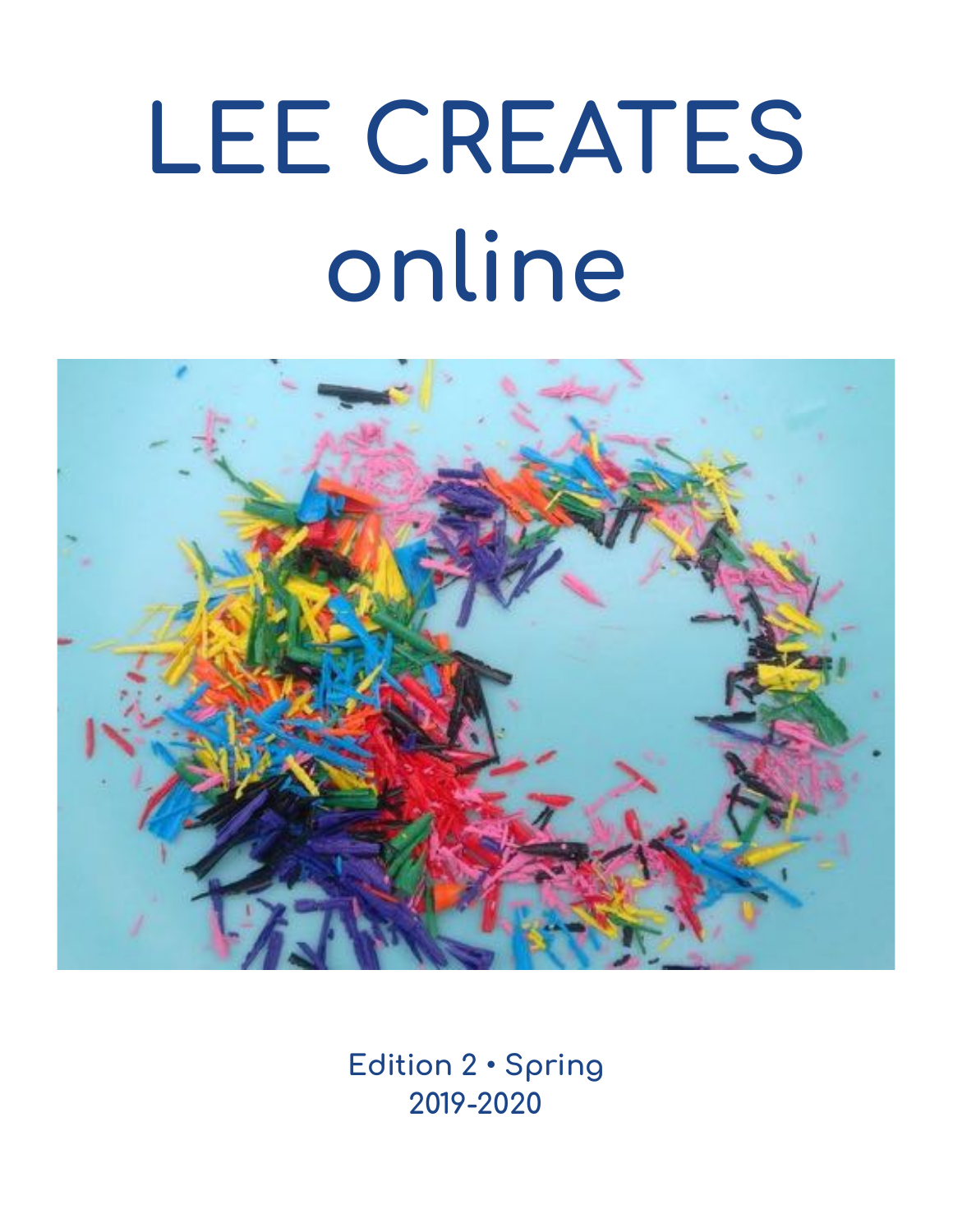# **TABLE OF CONTENTS**

**Special thanks to our faculty sponsors: Jenny Day and Elisabeth Wilborn**

**ALL THE WORK INCLUDED IS THE PROPERTY OF THE STUDENTS WHO CREATED IT.**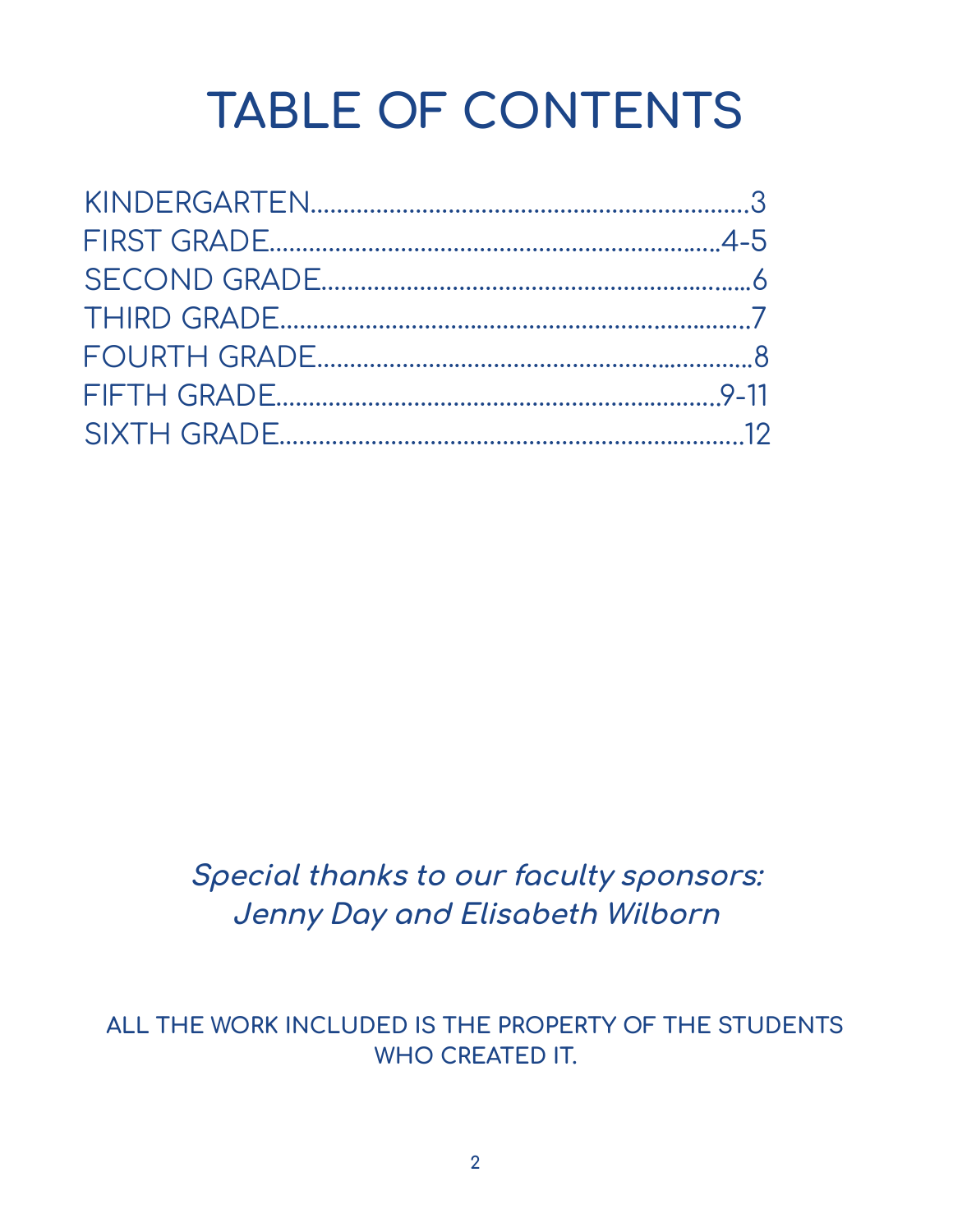# **KINDERGARTEN**



**Tilden Crook**

BYJOSEPH aido fikepasta IlkeLee. ikemyn mom. I like mytencher ike my dad. I like my pet.<br>Tike my bike. Ilike bees. Ilike myddy. likeantsi like my cat. Il like bugs. Ilike my books. Ilikemud.

**Joseph Qiao Monahan**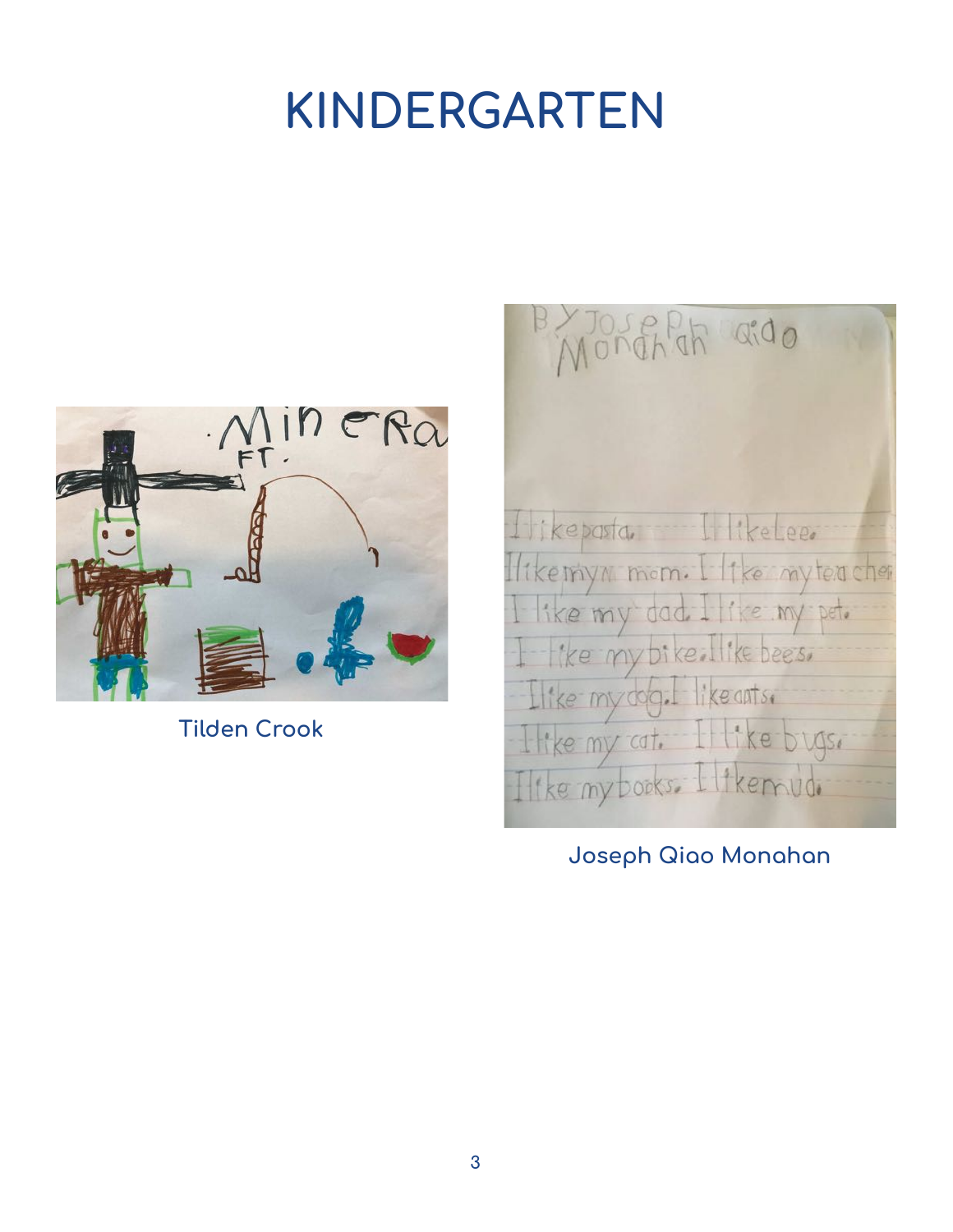## **FIRST GRADE**



**Lily Aaronson "Rainbow Magic"**



**Aaron Johnson "Puppy Dog"**



**Townes Moore "I Love Dragons"**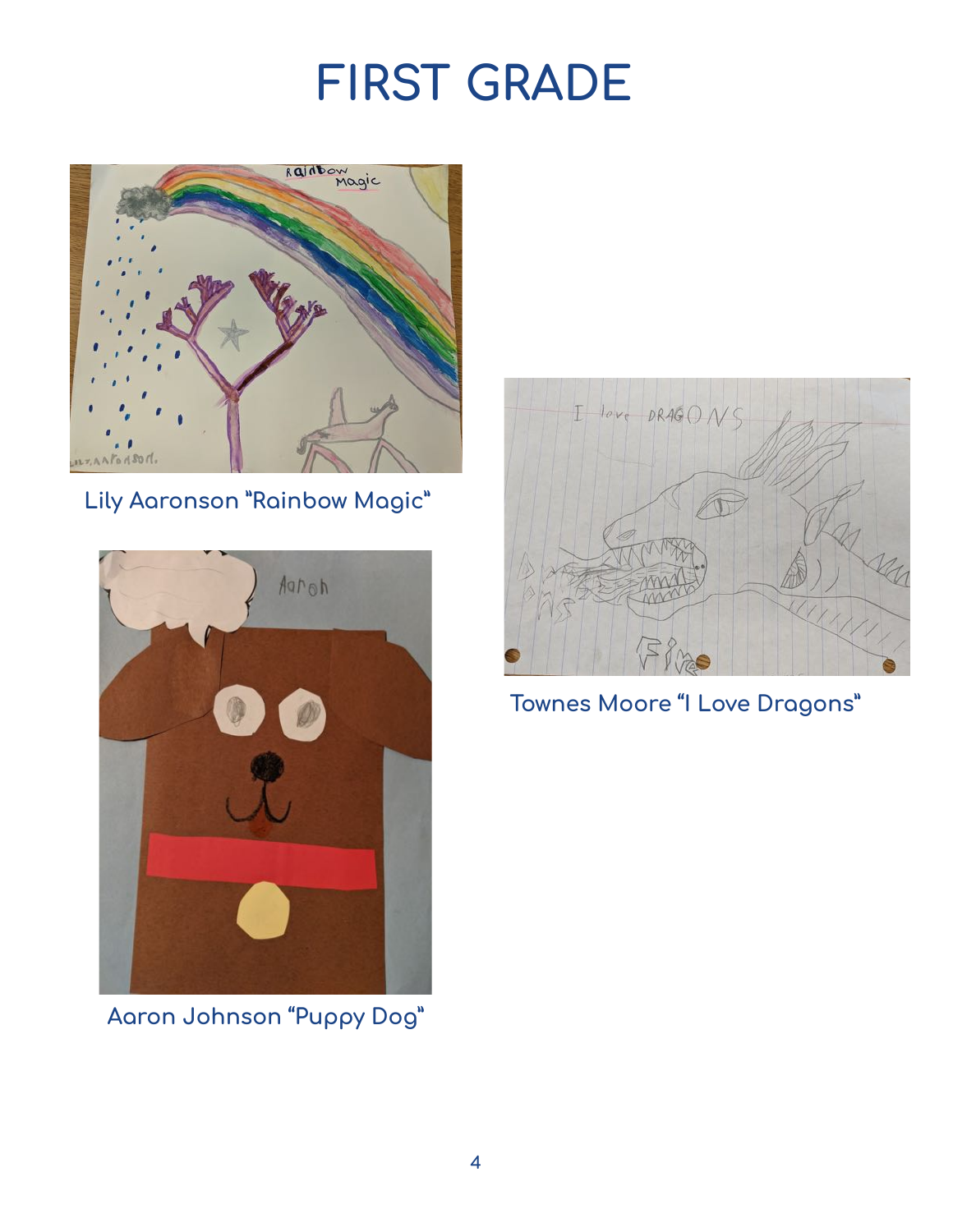## **FIRST GRADE**





**Piper Soda De Marco**

**Logan Novack-Babington** 



**Piper Soda De Marco**



**Piper Soda De Marco**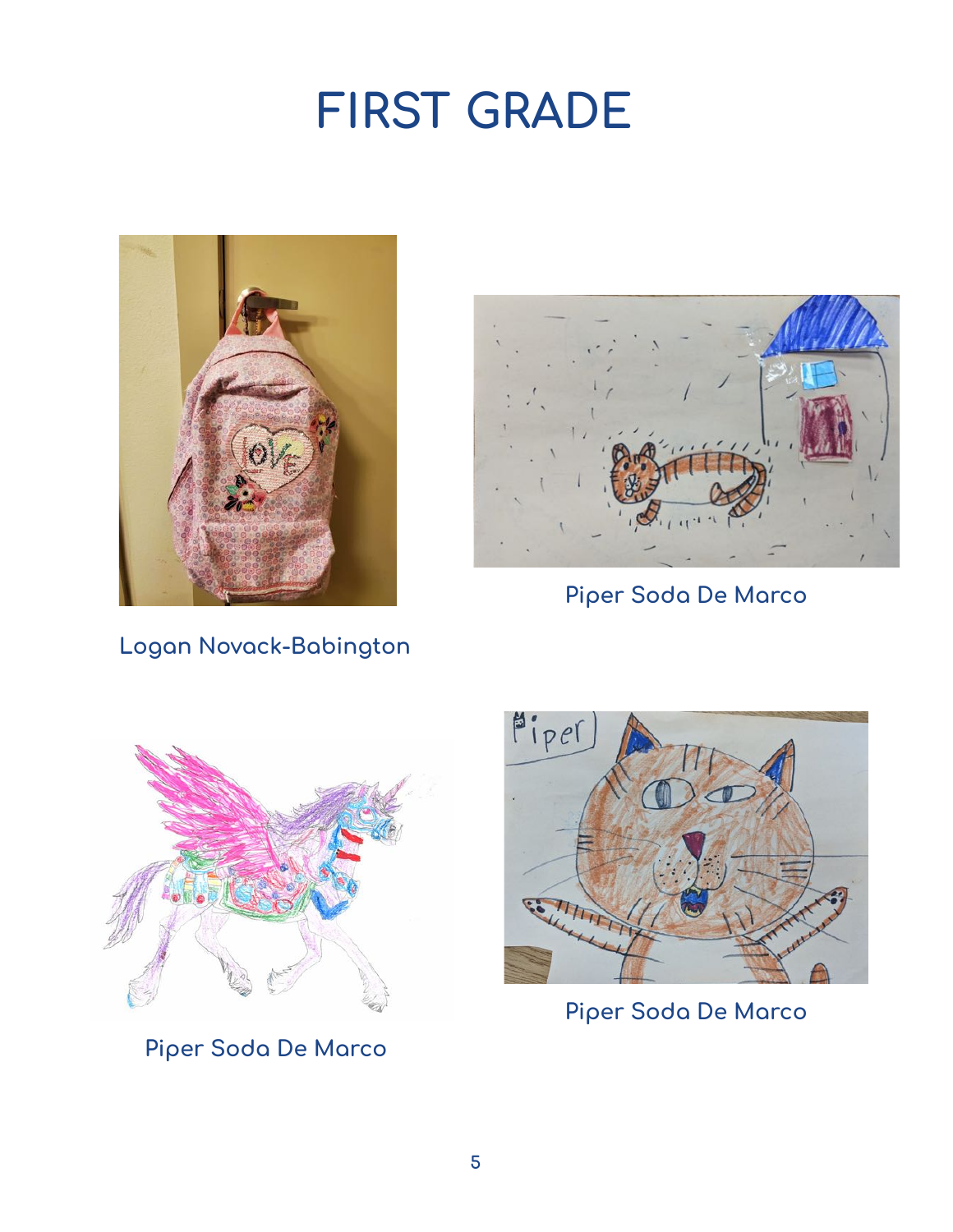### **SECOND GRADE**



#### **Aarush Adhikari**

Rain, Pain here you<br>Come! Oh I love<br>the sound of Pain pitter<br>Patter, oh rain, rain here<br>You are!

### **Clementine Zacharias**



Buildings Buildings higher than Higher a flyer with Wire of smoke stacks With wire of fun Times than fire Buildings with faces And clouds of vases Of one more thing They taste like Fire.

#### **RJ Reilly**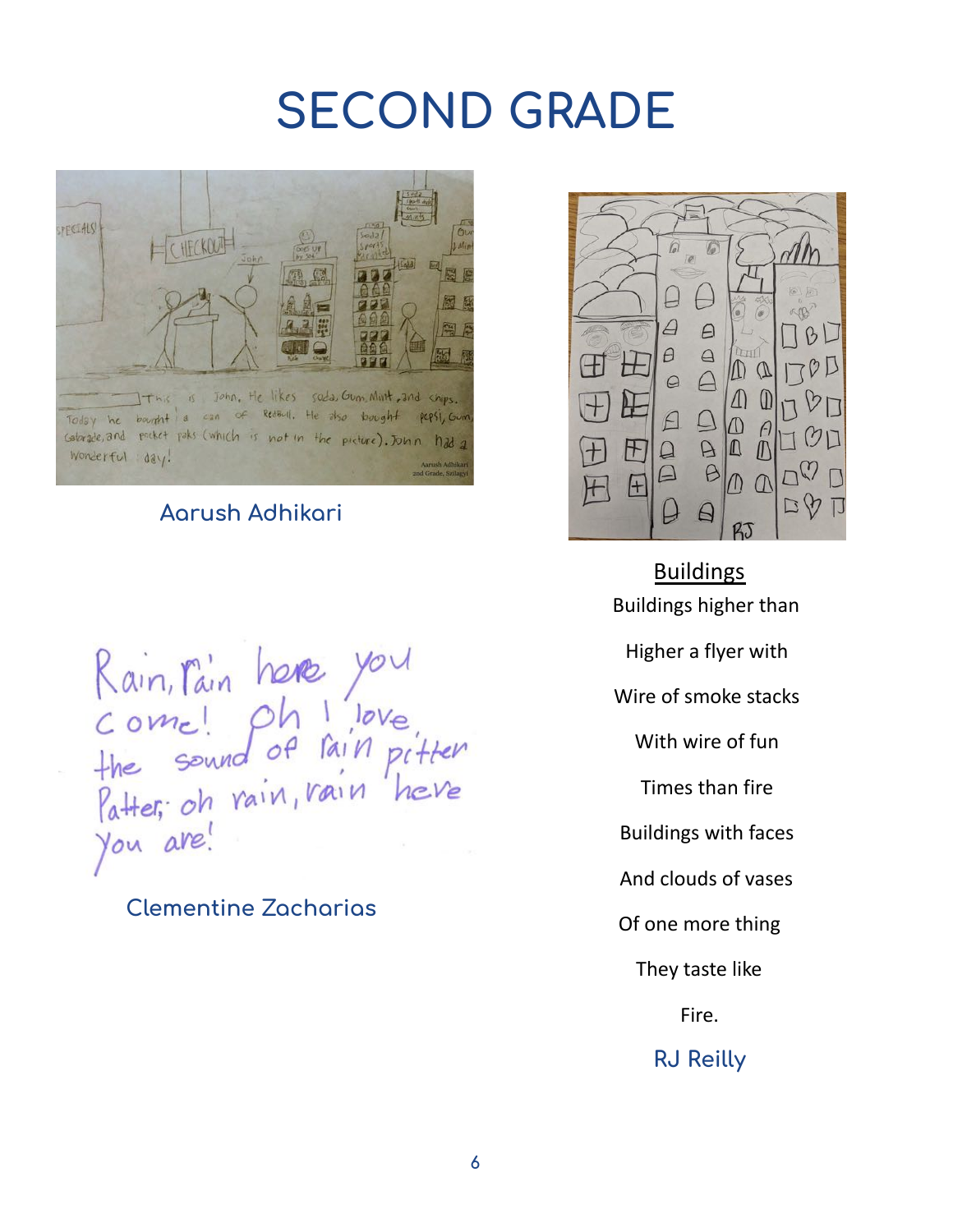# **THIRD GRADE**



**Cassius Walker**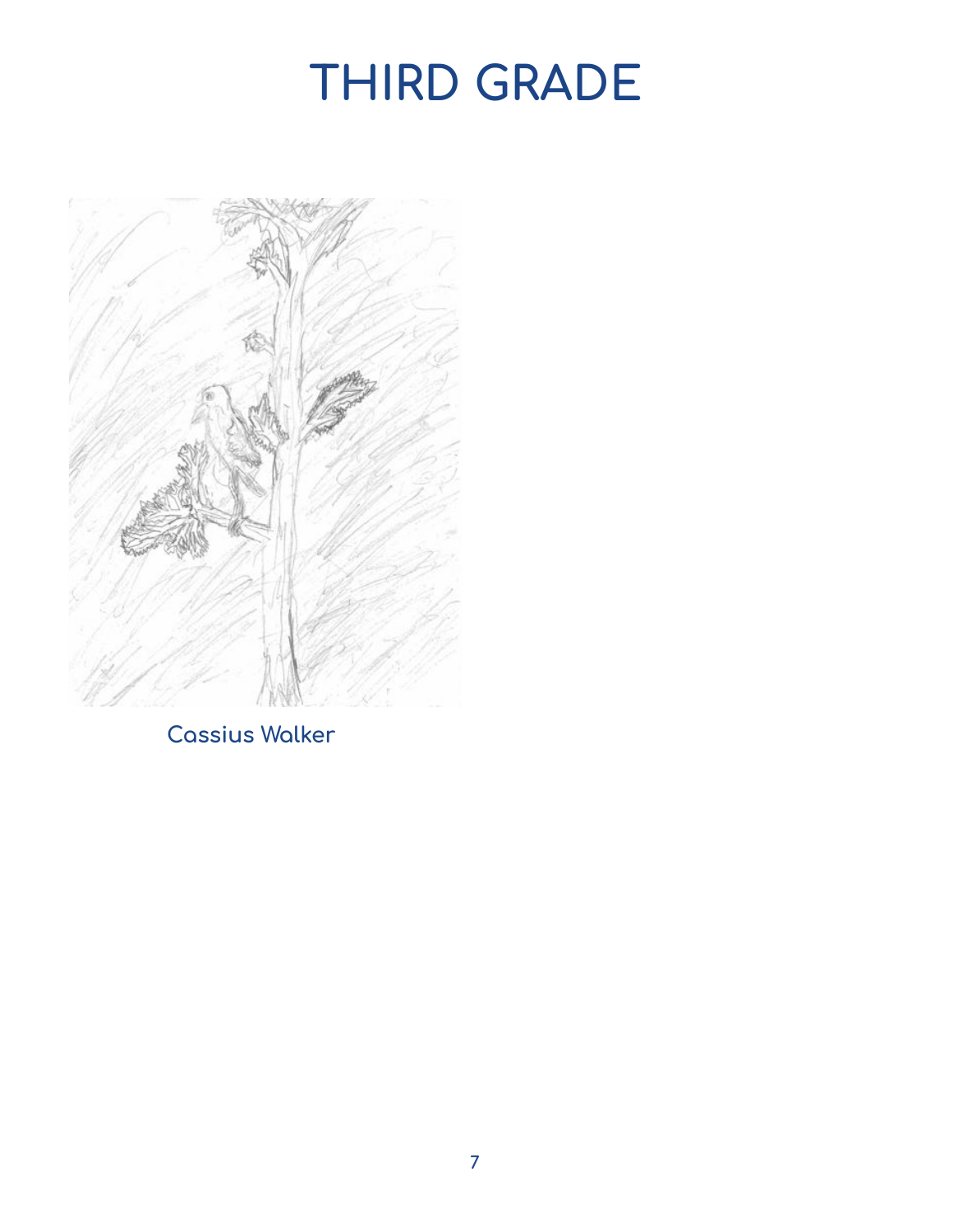# **FOURTH GRADE**



**Reese Clinchard**

Demberson had found in their attic. To get a better view of the bay, he waved the lantern three times, and slowly out of dark and mist, a schooner appeared. At first he thought that it was just a boat going out to sea, but he realized that this ship was not from the Lenson Ship Company. In fact, he was pretty sure that the schooner was solidifying out of mist, and at the tip of the prow, he saw a small metal plaque with a triangle engraved in it.

He thought that his eyes were playing tricks on him, but when Oscar said that he saw the schooner too, he knew it was real, very real. A ray of bright sunlight spilled over the buildings, covering the schooner in light. He saw the crew scrambling around, trying to prepare the schooner for open sea, but they didn't look very, well, real. To Captain Tory they looked like they were ghosts in the misty light of dawn. He dashed home with Oscar to tell Mrs. Demberson that the old, rickety house really was haunted, or at least he thought that the lantern was.

#### **Pilar Dettmer**

#### **The Lantern in the Attic**

It was a busy day in the Demberson household because of the fact that Captain Tory was about to set sail. His wife, Miss Jessica Demberson, was bustling around their small house near the bay in Lenson, England, organizing every room with Oscar their eight-year-old son complaining that he wanted to go to sea with his dad. While Mrs. Demberson was scrambling around the attic she found an old, dusty lantern. "Honey, I found a lantern for you to take on your trip!" cried Mrs. Demberson. "Could you please bring that down here!" shouted Captain Tory in response. A detail about their house is that it used to be the Lenson archives, which according to legend was haunted, but the Dembersons didn't believe that.

By the next day, Captain Tory was ready to set sail, but it turned out that the boat that he supposed to take had been broken and had to be repaired. Since Oscar had wanted to go with his dad so badly before and Captain Tory wanted to go see the empty bay, he agreed to take Oscar to the bay with him. Just before the crack of dawn, Oscar and Captain Tory went down to the bay with him holding the lantern that Mrs.



**Henry Roselle**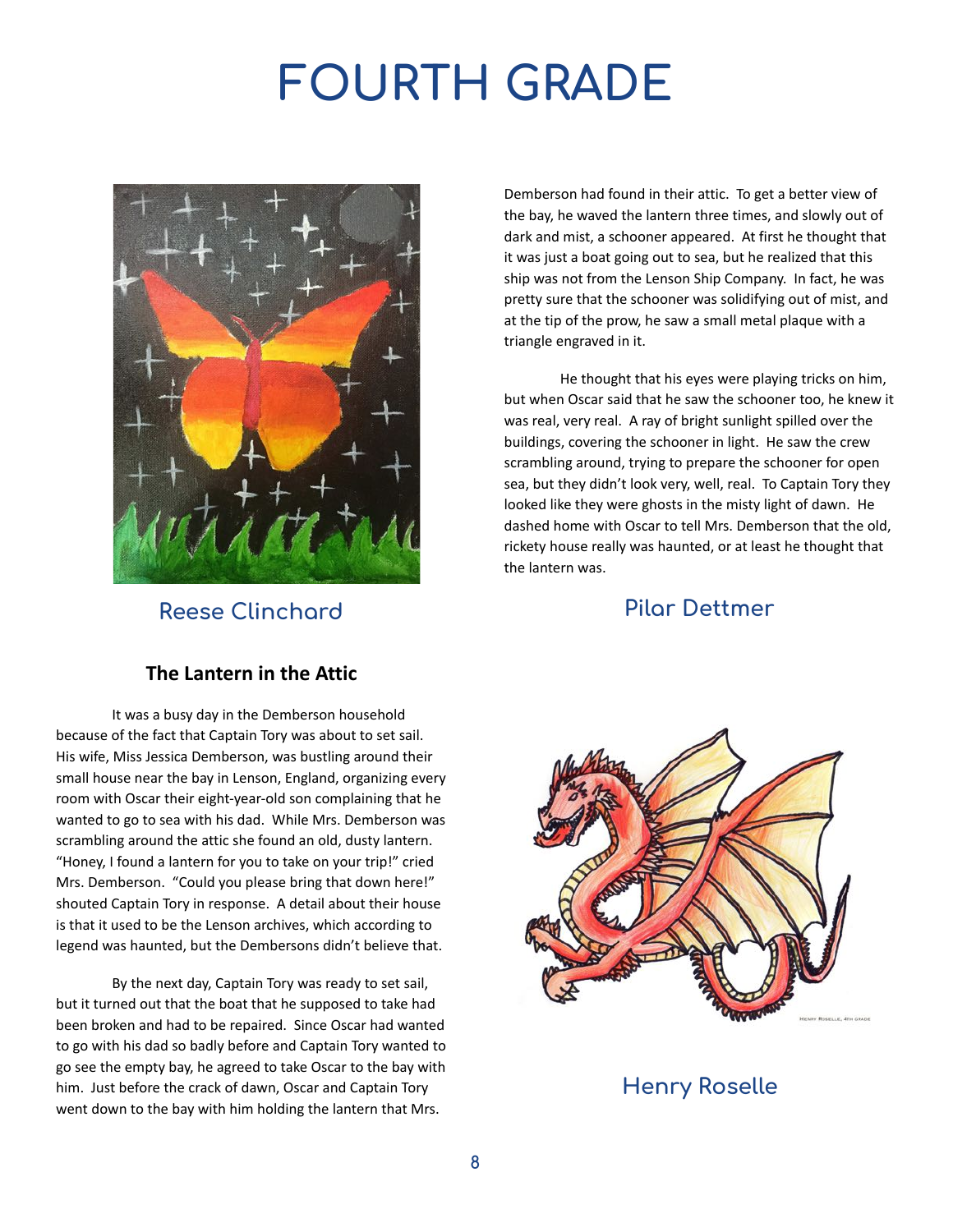# **FIFTH GRADE**



### **Holly Dudley**

#### I'm Hungry

I wag my tail I show my belly I give a little lick to my owner

When she gives me a drool-worthy piece of doggy kibble.

For sitting For speaking For shaking For lying down For rolling over

I do it

All For A Little Treat

She needs to feed me more.

### **Cleo Heroy**

#### Under the Bed

I see a shadow on the wall Is it a ghost? Can't tell at all It snarls and rumbles--was that a hiccup? I really hope this is a mixup

I hear a growl Hopefully my tummy? I do not know I want my mommy

Will it eat me? Is it undead? By the end Will I have my head?

I take a deep breath It's all okay Ask nice enough, It will go away

Then get my flashlight from my drawer Put my feet onto the floor Click on the light and then… BOO!

Oh. It's just my doggy Drew.

### **Cleo Heroy**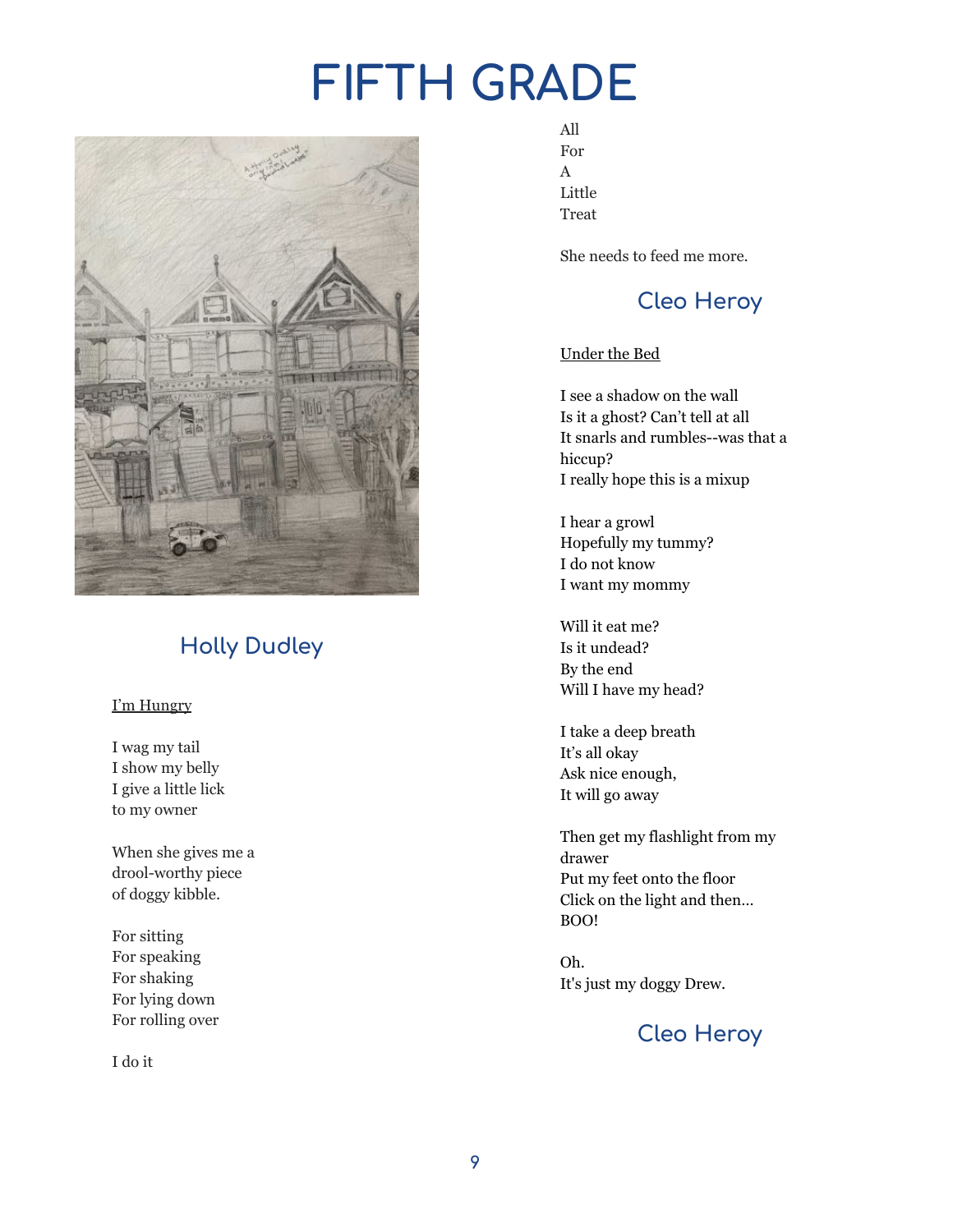## **FIFTH GRADE**



**Gwyneth Lujan** 



**Sein Sung "Faces of Emotions** 

meow goes the cat woof goes the moose roar goes the armadillo and oof say maggie all of those sounds are made from things and this is a poem just for you and me.

### **Maggie Meisel**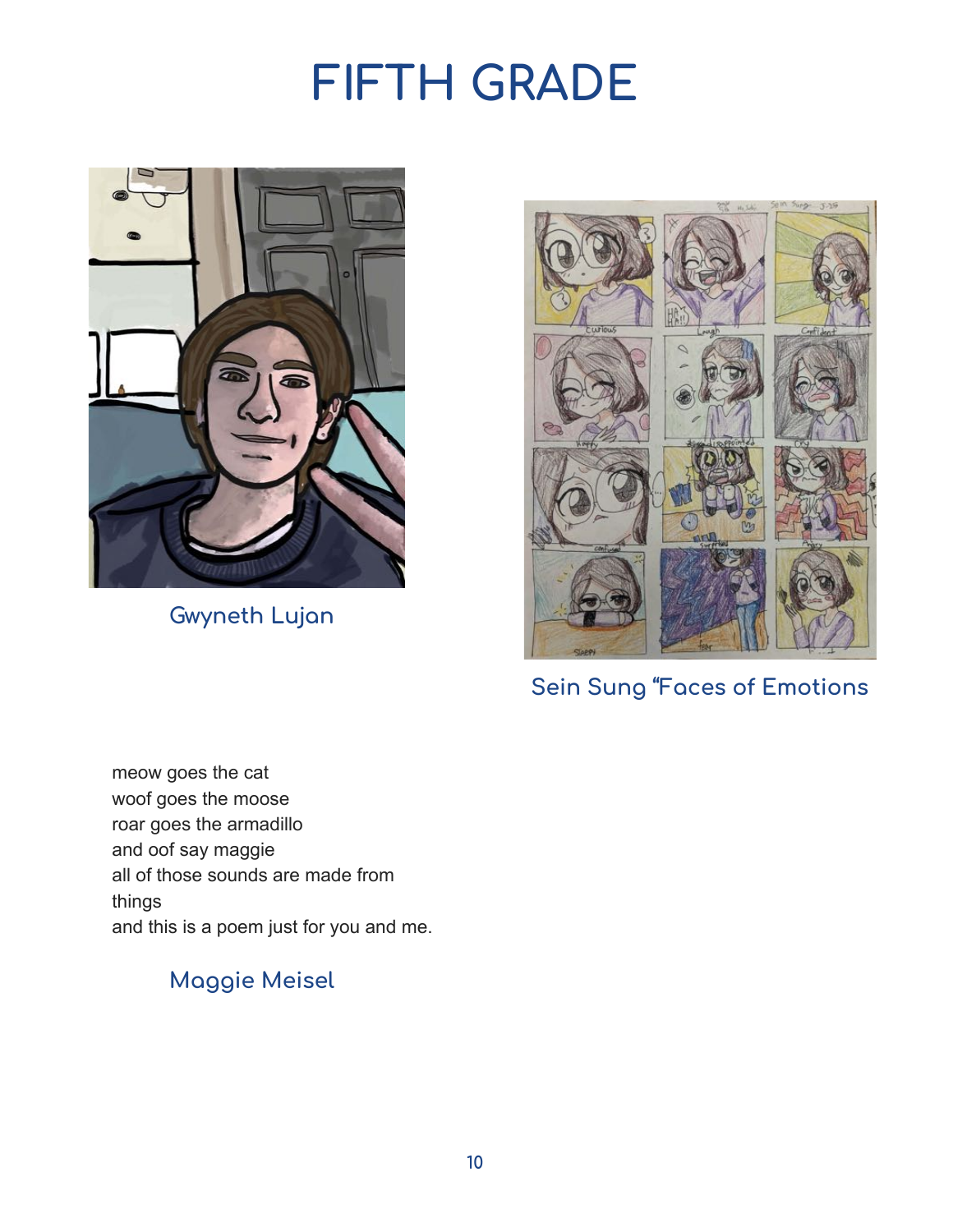### **FIFTH GRADE**

#### **If You Are Reading This Story, Then Something Strange Has Happened**

*Happy birthday to you, happy birthday to you, happy birthday dear Charlie, happy birthday to you!* I stared at the cake, took a deep breath and blew out the candles. Time to open presents! I got a scooter, money, board games, and a solar powered speaker.

"Wait, I think there's one more present Charlie," mom said. She gave me a small wrapped box she was holding behind her back. I opened it and found a snow globe of New York City.

"Wow, that's so cool mom," I said enthusiastically.

"You're welcome, I have a card for you too," mom replied. I opened the card, and in it, it said that I was going to New York City with her! I was so excited I could scream.

"We're going to stay with your uncles, Addie and Evan, too," she said.

"Yay!'' When are we leaving?"

"Tomorrow," she replied.

"Tomorrow!?'' I questioned excitedly.

"Yes, we will pack our bags and we'll be off," my mom said.

When I woke on our first morning in New York, I had pancakes for breakfast and got dressed.

"So Charlie, what do you want to do today?'' mom asked.

"I was thinking of heading over to Central Park, and going on a bus tour.''

"That sounds like a great idea Charlie!'' everyone replied. First, we walked to Central Park.

"This looks like a good place to have a picnic," I exclaimed. Mom and Addy sat down, while Evan and I tossed around a football. Then, out of nowhere, it started to rain.

"Well, I guess we'll have to find something else to do,'' mom said.

"Why don't we go to an art museum," Addy said.

"Fine," I said unhappily. I was so disappointed we couldn't go to the park.

We ordered an Uber and arrived at the Whitney Art Museum. We went up to the front desk and paid for our tickets.

"Where do you want to go first?'' Evan asked.

"Let's see the sculptures,' I replied. Each sculpture was very unique. There was one that had zebra legs, elephant ears, and the body of a cheetah.

"Let's go to the Scenic Paintings Gallery next," mom said. In the gallery, there were a few good paintings. A lot were of mountains, beaches, and forests. I was looking around when I saw a picture, hidden because of a covering. I made sure no one was looking and then I removed the sheet to see the painting. I couldn't stop looking at it. The volcano looked violent, but the island seemed beautiful and calm. I zoned out and couldn't move. Then, everything started shaking! I felt dizzy and passed out.

"Wait, where am I? Mom, Evan and Addy! Okay, deep breath," I told myself. I was on a beach with beautiful palm trees and a crystal clear blue ocean. I felt the grainy sand and let it run through my fingers. I grabbed a mango from a nearby mango tree and started eating it. I looked around and saw a big volcano -- *the* big volcano from the painting.

"So, let's cover all we know," I said to myself. "I went into a random painting, passed out, and now I'm on an island. This is fantastic, splendid, really, just really amazing," I said in a sarcastic voice. Alright, let's focus, I thought. I need to find some sticks for shelter, and some leaves to sleep on. After I found my materials, I built the fort and eventually fell asleep. The next day I woke up feeling sluggish. After I woke up, I watched the seagulls and played in the sand for awhile. I was about to leave, when I heard something. Kkkkkk Rrrr!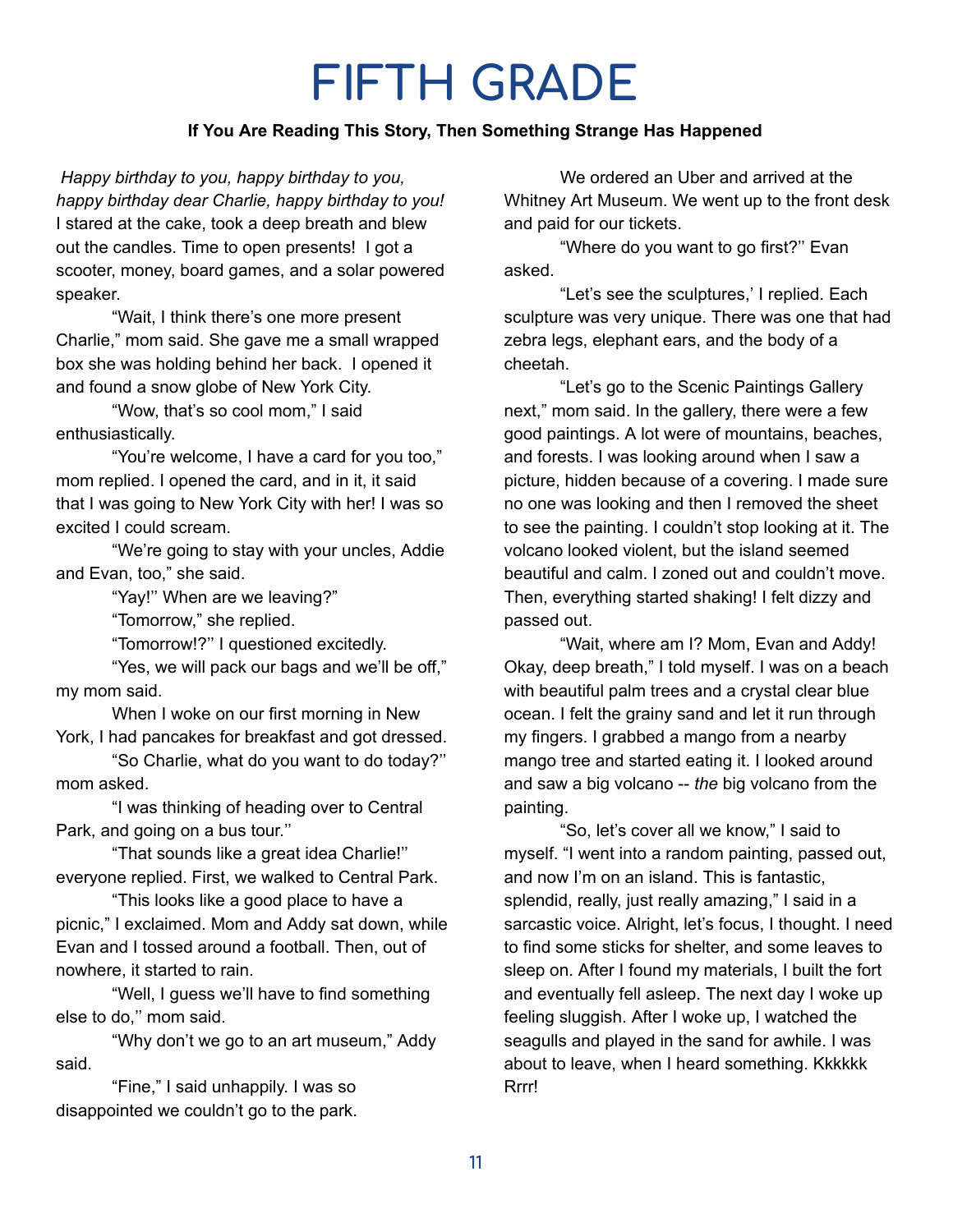"What was that? Whoa, look at all the smoke! There's rocks falling down from the volcano! It's going to erupt soon!''

Now I really need to get out of this painting. If the volcano erupts and destroys the island, then I don't even want to think what will happen to me. I decide to clear my mind at the beach. Walking to the beach, I anxiously laugh in fear. When I'm at the beach, I collect seashells and build sandcastles while I think. As I'm putting my feet in the water, I see something. It's a bottle with a piece of paper inside! I grab the bottle, and read what the paper says:

*If you are reading this paper, then something strange has happened. You are stuck somewhere you aren't supposed to be. On the other side of the page you will find a map, telling you where to go. Good Luck.*

'"Okay, that just happened. I guess I will read the map, and see where I should go,'' I thought. It says here that I will find the book on Mount Pikes. I have a little money I could use for transportation to arrive at the mountain, then I could hike all the way to the top. I will go to the village, and get some trolley tickets. As I walk to the village, I listen to the birds singing. I think about what might happen if I don't make it back home. I started panicking and went for a run. After about fifteen minutes, I arrive at the village and found the trolley stop and bought a ticket to get to Mount Pikes.

I get on the trolley with about twenty other people. An hour and a half later, I finally arrive at Mount Pikes. "Okay, here we go off on an adventure," I think to myself.

The mountain is steep but I know I can make it to the top. I start walking up the hill, and I feel energetic and hopeful. The weather is amazing, and the mountain is completely green. Even when I am out of breath I force myself to keep pushing. I keep marching like an ant. Finally, I arrive at the top of the mountain.

Ruuuummm! Oh no, it's too late! The volcano is erupting! Ahhh! A boulder shot out of the volcano, and fell down from the sky right towards me! Then, everything went pitch black.

"Charlie, Charlie, come on Charlie'', I suddenly heard my mom say. "Huh, what? Where are we?" I said, confused. "Stop playing around. You know where we are," said my mom.

"Mom!" I yelled. "It's you, it's really you! I'm so glad to see you."

"Come on Charlie, it's time to go," said my mom. I glance one last time at the painting, and noticed something I didn't see before. There was a kid on a mountain, that looked just like me.

### **Charlie Smith**